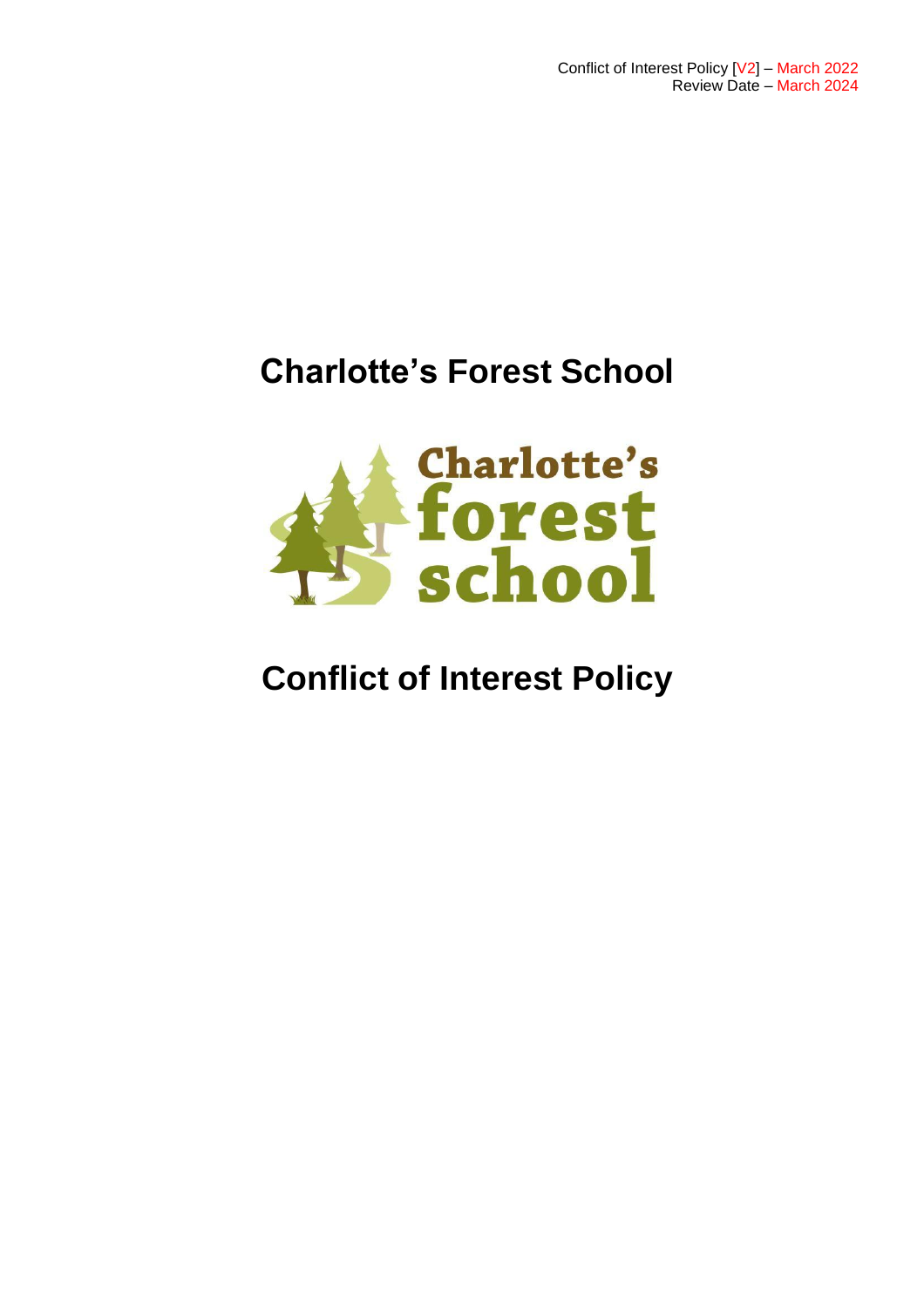### **Conflict of Interest**

#### **1. Introduction**:

- 1.1 This policy applies to all Charlotte's Forest School staff, trainers and assessors who are involved in the routine function, training and assessing activities of Charlotte's Forest School.
- 1.2 All those involved with Charlotte's Forest School delivery and assessment of ITC First qualifications have an obligation to act in a way that does not lead to any conflict of interest.

#### 1.3 Definition:

A conflict of interest may occur when the personal or business interests of an individual conflicts with their professional duties and responsibilities. Such conflicts could result in damage to the integrity and reputation of the ITC Awards Charlotte's Forest School deliver or compromise the validity of a learner assessment and the award.

#### **2. This Policy:**

- a) Provides a mechanism to protect the course candidates and the integrity of ITC Awards by ensuring that reasonable steps are taken to mitigate any potential or identified conflicts of interest.
- b) Identifies the main areas where a conflict of interest could occur in order to minimise and eliminate adverse effects
- c) Complies with regulatory bodies requirements and policies

#### **3. Examples of Conflicts of Interest**

The following list is not exhaustive but common examples:

- a) Direct or indirect financial gain as a result of actions or involvement;
- b) Direct or indirect benefits such as employment, gifts, hospitality;
- c) Reciprocal arrangements, which compromise the ability to make reliable and professional judgements;
- d) Connections to family relationships and/or close friendships with learners who are being assessed,
- e) Connections with family members and/or close friendships for training and external assessing of candidates,
- f) Trainers with family or close friendship connections who internally verify each other's courses/assessment decisions,
- g) Assessment judgements on behalf of a learner who is their partner or close friend.

#### **4. Declaring a Conflict of Interest**

- 4.1 Charlotte's Forest School will take all reasonable steps to ensure a Conflict of Interest does not arise however if this is not possible the following steps will be taken:
	- a) Declarations of actual or potential Conflicts of Interest must be made in writing or by telephone (followed up with written confirmation) to Charlotte's Forest School as soon as they arise.
	- b) Charlotte's Forest School will inform the awarding body of such conflict prior to any training activity being undertaken and seek advice.
	- c) Charlotte's Forest School will log all Conflicts of Interest and make the log available to the awarding body and/or regulators as requested (Appendix 2).
	- d) Failure to Charlotte's Forest School or the awarding body aware of actual or potential Conflicts of Interest may result in sanctions being applied.
	- e) Charlotte's Forest School] Director will make an annual declaration regarding the status of Charlotte's Forest School Conflict of Interests (Appendix 1).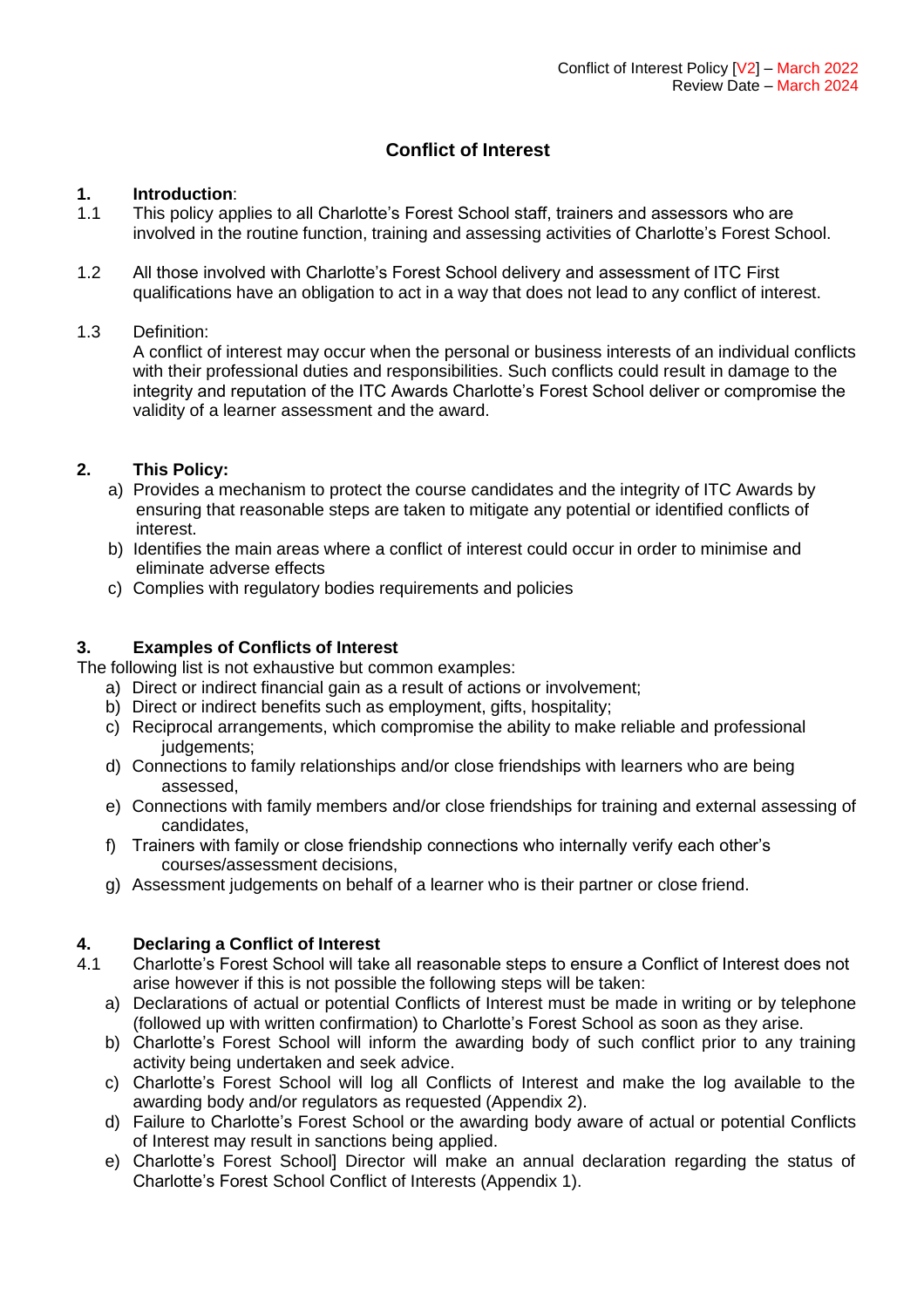4.2 This policy must be reviewed and confirmed by each member of Charlotte's Forest School staff. A signed copy should be returned to Charlotte's Forest School.

## **5. Declaration:**

I have read and understood the contents of the Charlotte's Forest School Conflicts of Interest policy and agree to abide by this policy.

| <b>Charlotte's Forest School</b><br><b>Staff Name</b> | <b>Charlotte's Forest School</b><br>Role ie Trainer/Assessor | Date |
|-------------------------------------------------------|--------------------------------------------------------------|------|
|                                                       |                                                              |      |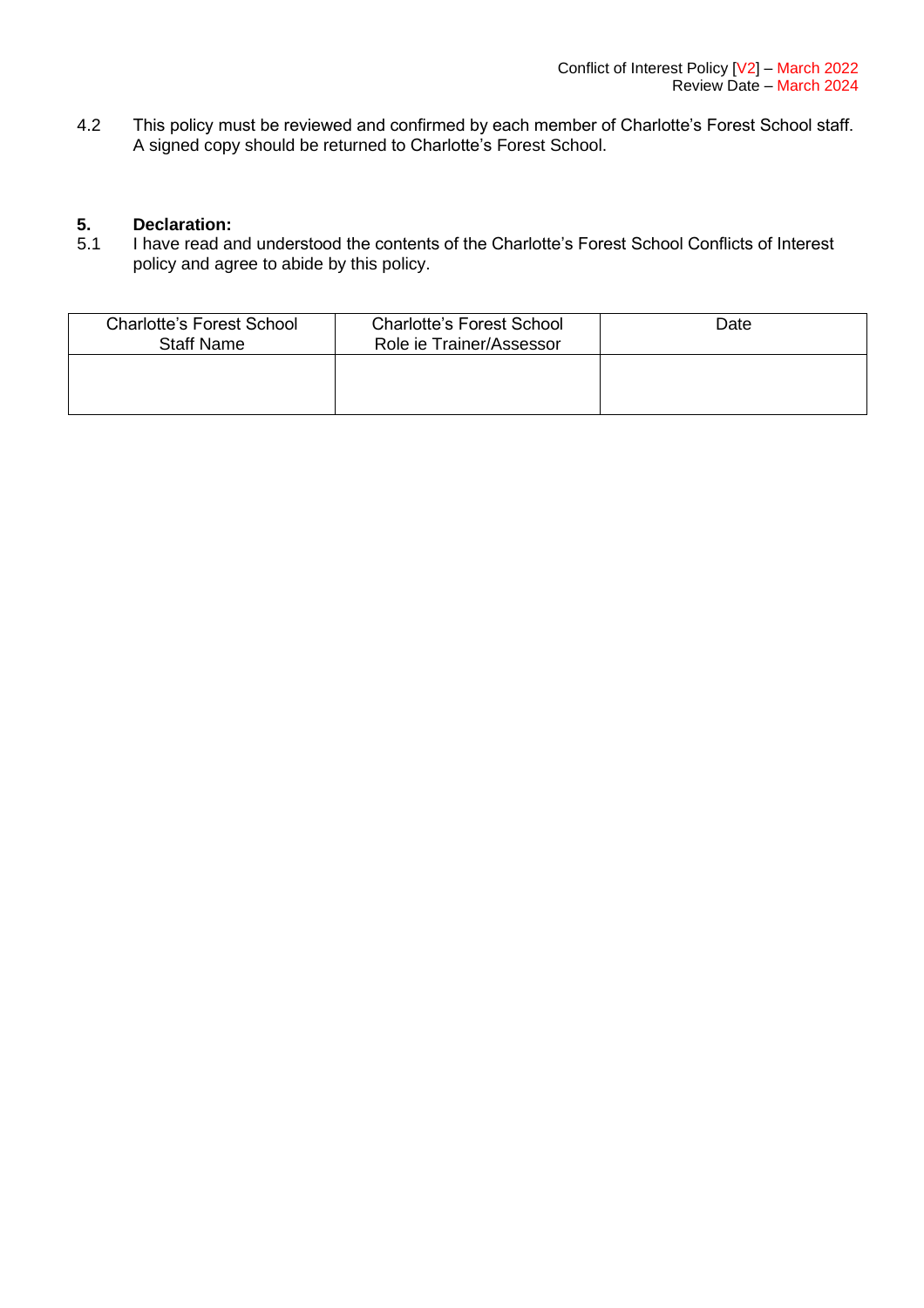#### **Appendix 1: CONFLICT OF INTEREST ANNUAL DECLARATION**

Centre Name: Charlotte's Forest School

Please circle "Yes" or "No" to the following questions. If a "no" is given, please provide further details below.

| I have read and understood the Charlotte's Forest School Conflict of Interest Policy | Y/N |
|--------------------------------------------------------------------------------------|-----|
|--------------------------------------------------------------------------------------|-----|

I have provided this policy to all relevant personnel within Charlotte's Forest School **Y/N**

Describe how this policy has been provided:

All Charlotte's Forest School staff are aware of their obligation to the declaring of Conflicts of Interest **Y/N** Provide comment:

I can confirm that Charlotte's Forest School has no significant or influential relationship with its awarding body or regulators **Y/N**

If No: Give further information

I can confirm that no member of Charlotte's Forest School staff of this Centre has a financial interest of its awards **Y/N**

If No: Give further information

Provide actions taken or not taken I can confirm that all reasonable steps have been taken to avoid any part of a learner assessment being undertaken by any person who has a personal interest in the result of its assessment (e.g. the assessor is the partner/related to the learner, etc.). **Y/N**

Any exceptions will be reported to the awarding body as soon as possible and prior to the assessment taking place. **Y/N**

Provide details of when/how

#### **Declaration:**

**I confirm that this form has been completed to the best of my knowledge and that the information contained within this form is true and correct. I understand that if the information is later found to be false Charlotte's Forest School**, **may be subject to sanctions imposed by ITC First and /or its regulators.**

**I confirm that Charlotte's Forest School conflicts of interests will be kept under constant review and any actual or potential conflicts will be reported to the ITC Awards Manager as soon as they are identified.**

| Signature: | Date: |
|------------|-------|
|------------|-------|